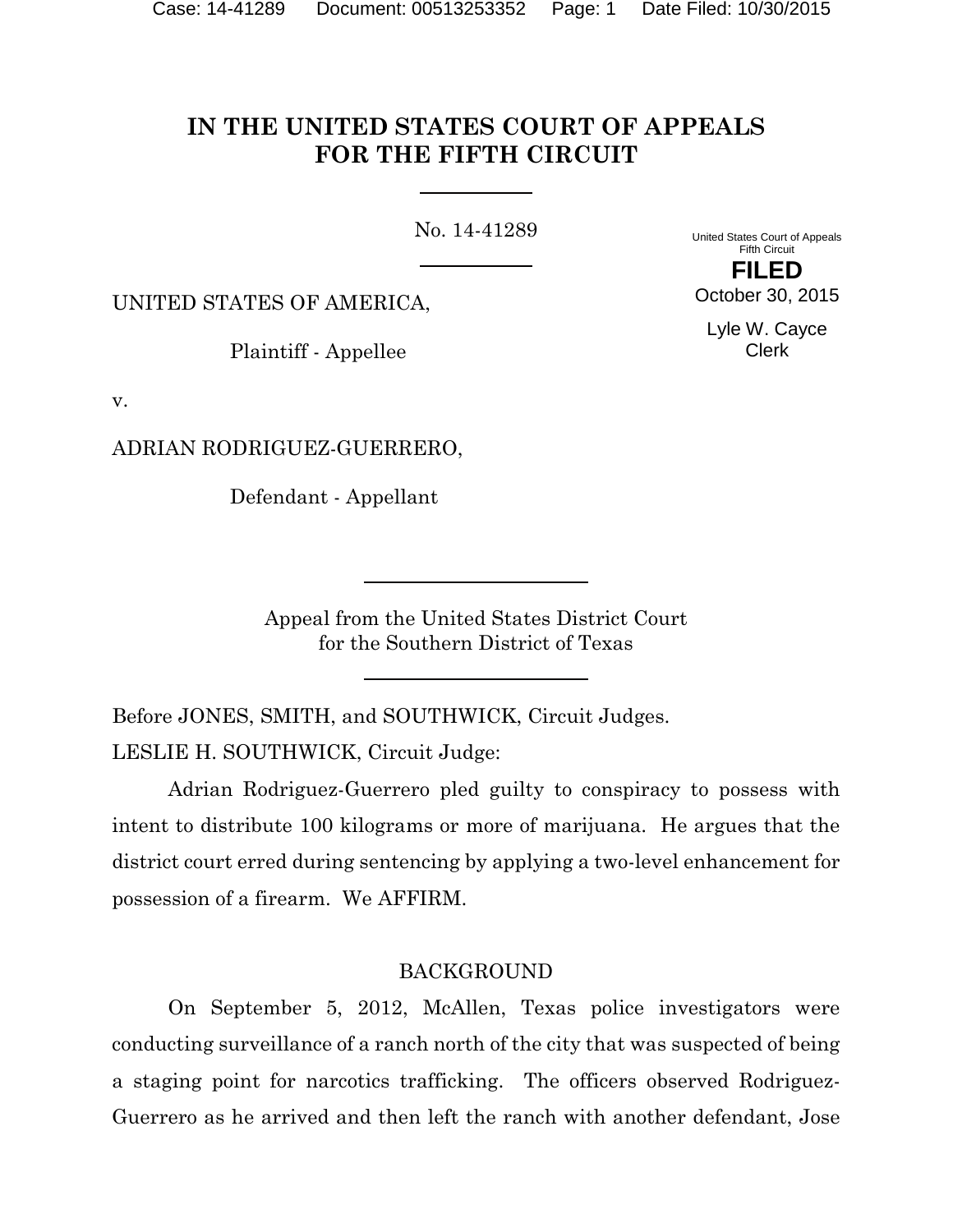de Jesus Gallo-Reyes. Officers followed them to a residence in McAllen. The two men later left the residence in a truck to return to the ranch. That truck was followed closely by a van driven by co-defendants Mariano Rodriguez and Juan Rodriguez. The vehicles appeared weighed down.

The officers stopped both vehicles. A canine alerted to the presence of narcotics in the van. A search of the van discovered boxes of limes with bundles of marijuana concealed among the limes. The suspects consented to a search of the residence in McAllen. There, officers found articles of clothing in two of the bedrooms, a loaded shotgun and 125 shotgun shells in the master bedroom, and two bundles of marijuana in the master bathroom shower. In a room connected to the garage, the officers found plastic cellophane, limes, packing tape, white and green fresh lime boxes, latex gloves, a large scale, and several bundles of marijuana. Wrapping material with marijuana residue was in the garage. All of the seized bundles of marijuana were wrapped with a combination of plastic cellophane and packing tape.

The owners of the residence were not charged in the case. There was no information as to who owned the clothing in the residence. In his written statement accepting responsibility, Rodriguez-Guerrero stated that he was hired to perform landscaping services at the McAllen residence. He later was asked to load the marijuana into a truck at the residence. Rodriguez-Guerrero acknowledged that the residence was a "stash house."

Rodriguez-Guerrero pled guilty to conspiracy to possess with intent to distribute 100 kilograms or more of marijuana. His total offense level of 27 and criminal history category of III yielded a guidelines-range sentence of 87 to 108 months. Included in the calculation was a two-level enhancement for possession of a dangerous weapon, namely, the shotgun found in the master bedroom of the McAllen residence.

2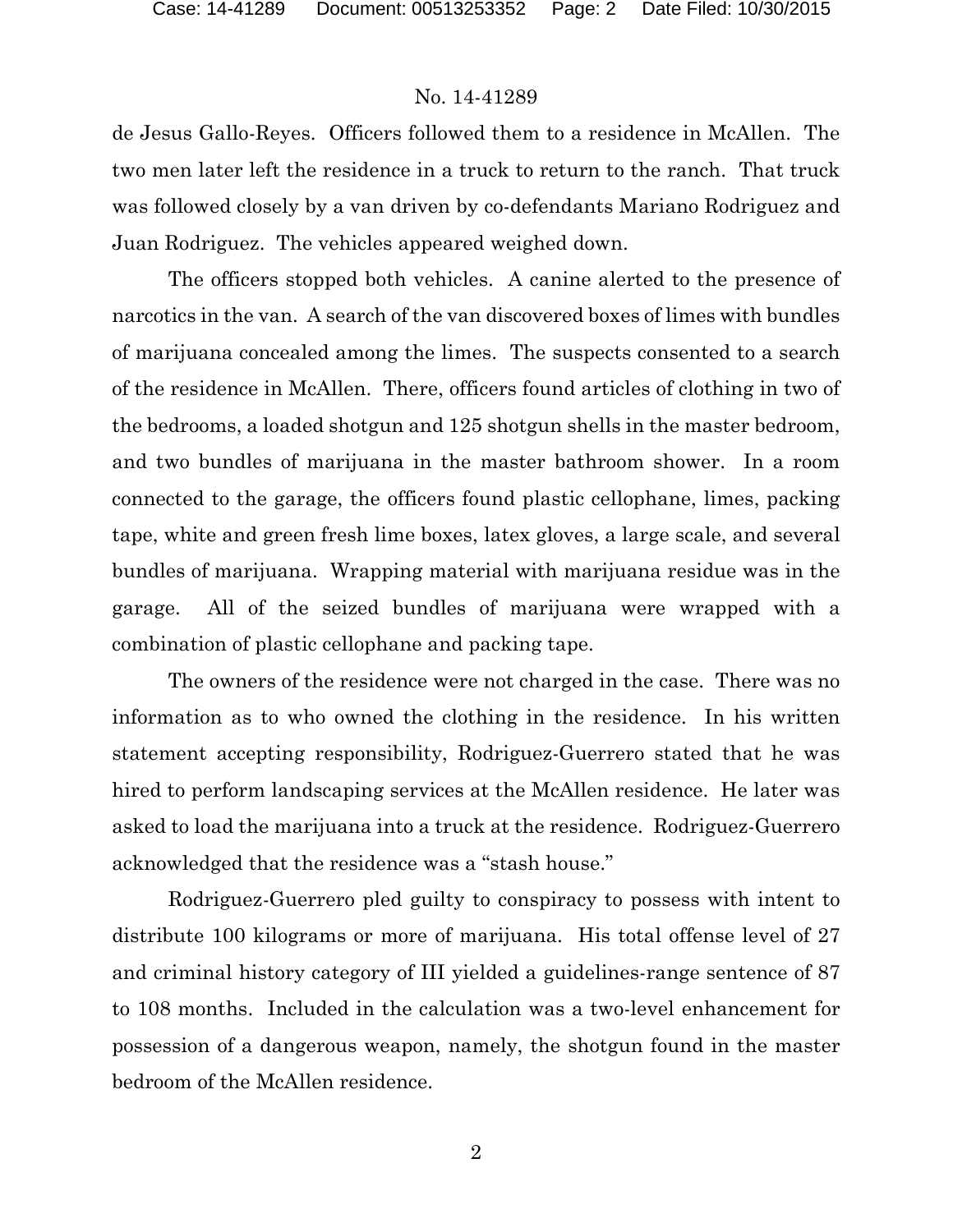Rodriguez-Guerrero objected to the enhancement on the ground that there was no evidence that he controlled the shotgun or the house where the shotgun was found. He also denied knowing that the shotgun was present in the house. There was no evidence that he or his co-conspirators owned, leased, or resided at the house or had entered the master bedroom. There was also no evidence that he or any other conspirator had any connection to the shotgun or usually carried a weapon. The error was not harmless, he argues, because without the enhancement, his guideline range of imprisonment would have been 70 to 87 months.

The district court overruled the objection: "There was nothing else going on at that location other than the drug trafficking. And the weapon was there loaded and there were shells found in the same master bedroom." The court said it was not finding Rodriguez-Guerrero "actually" or "constructive[ly]" possessed the shotgun; rather, "it was reasonably foreseeable to [the defendant] that there would be a weapon involved in relationship to this drug trafficking crime. And based on the location, then, what was in that place, there's nothing to indicate that it was there for anything other than involving the drug trafficking." Further, the shotgun was "a tool of the trade and it's reasonably foreseeable to him that there would have been a weapon, especially a person with the experience that he has in drug trafficking."

The district court sentenced Rodriguez-Guerrero to 104 months of imprisonment and four years of supervised release. He timely appealed.

#### DISCUSSION

Rodriguez-Guerrero contends that the district court erred by applying the two-level enhancement for possession of the shotgun under United States Sentencing Guidelines Manual Section 2D1.1(b)(1) because there was no evidence to support a finding that either he or a coconspirator possessed the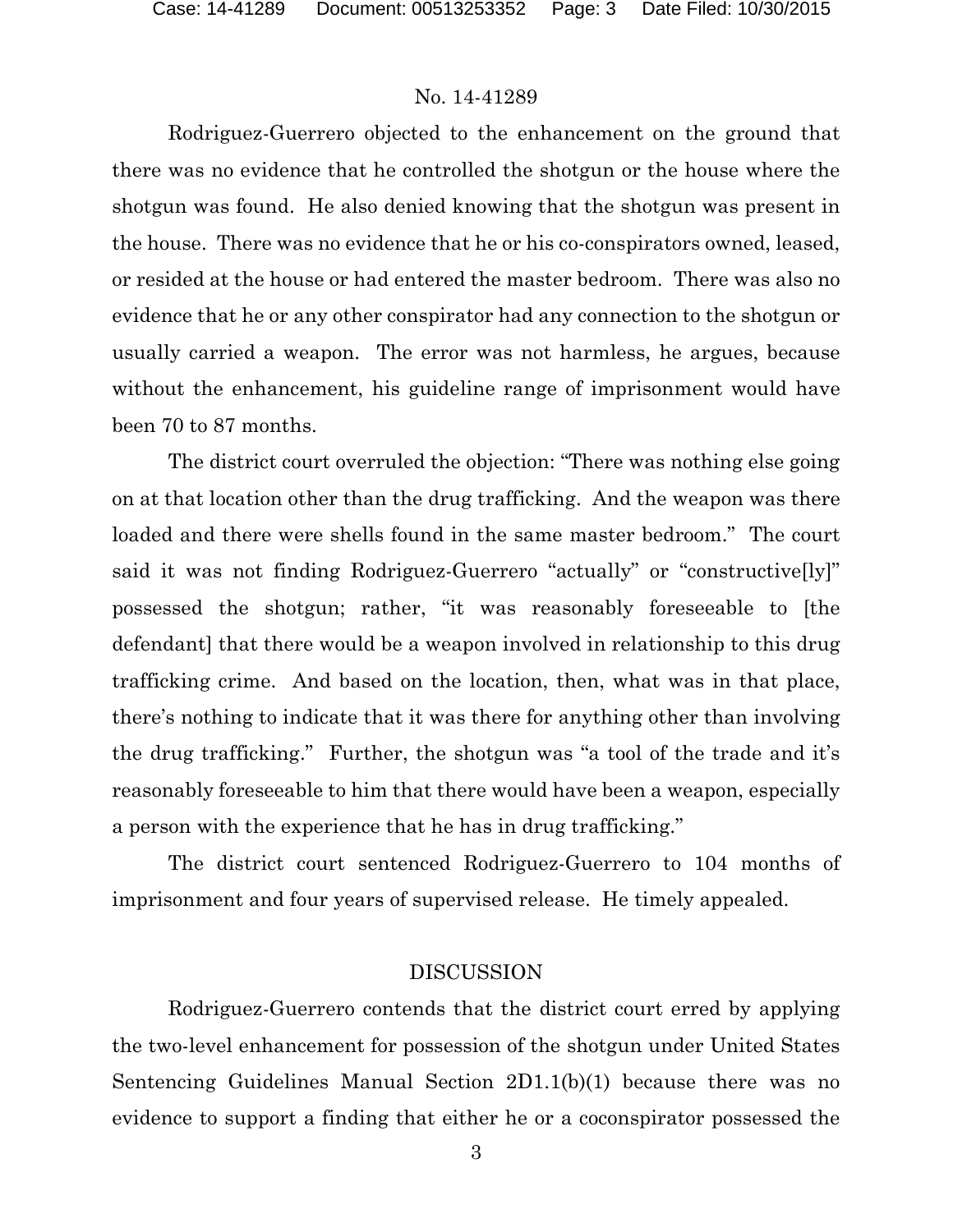shotgun. We review *de novo* any legal questions regarding the applicability of Section 2D1.1(b)(1). *United States v. Zapata-Lara*, 615 F.3d 388, 390 (5th Cir. 2010). We review the district court's factual findings for clear error. *United States v. King*, 773 F.3d 48, 52 (5th Cir. 2014).

Section 2D1.1(b)(1) provides a two-level enhancement of a defendant's offense level "[i]f a dangerous weapon (including a firearm) was possessed." The enhancement applies "if the weapon was present, unless it is clearly improbable that the weapon was connected with the offense." U.S.S.G. § 2D1.1(b)(1), cmt. n.11(A). "[T]he government must prove weapon possession by a preponderance of the evidence." *Zapata-Lara*, 615 F.3d at 390. If the government satisfies this burden, then the burden shifts and the defendant must show that it is clearly improbable that the weapon was connected to the offense. *Id*. at 391 n.5.

The government can prove that the defendant personally possessed the weapon "by showing a temporal and spatial relationship of the weapon, the drug trafficking activity, and the defendant." *Id*. at 390. "Alternatively, when another individual involved in the commission of an offense possessed the weapon, the government must show that the defendant could have reasonably foreseen that possession." *Id*. (quotation marks omitted). A defendant involved in a "jointly undertaken criminal activity" is responsible for "all reasonably foreseeable acts and omissions of others in furtherance of the jointly undertaken criminal activity." U.S.S.G. § 1B1.3(a)(1)(B). "Thus, a sentencing court may often infer foreseeability from a coconspirator's knowing possession of a weapon." *Zapata-Lara*, 615 F.3d at 390 (citation and quotation marks omitted).

In this case, the district court applied the enhancement on the basis that Rodriguez-Guerrero must have reasonably foreseen that another conspirator would knowingly possess a firearm. The district court did not connect the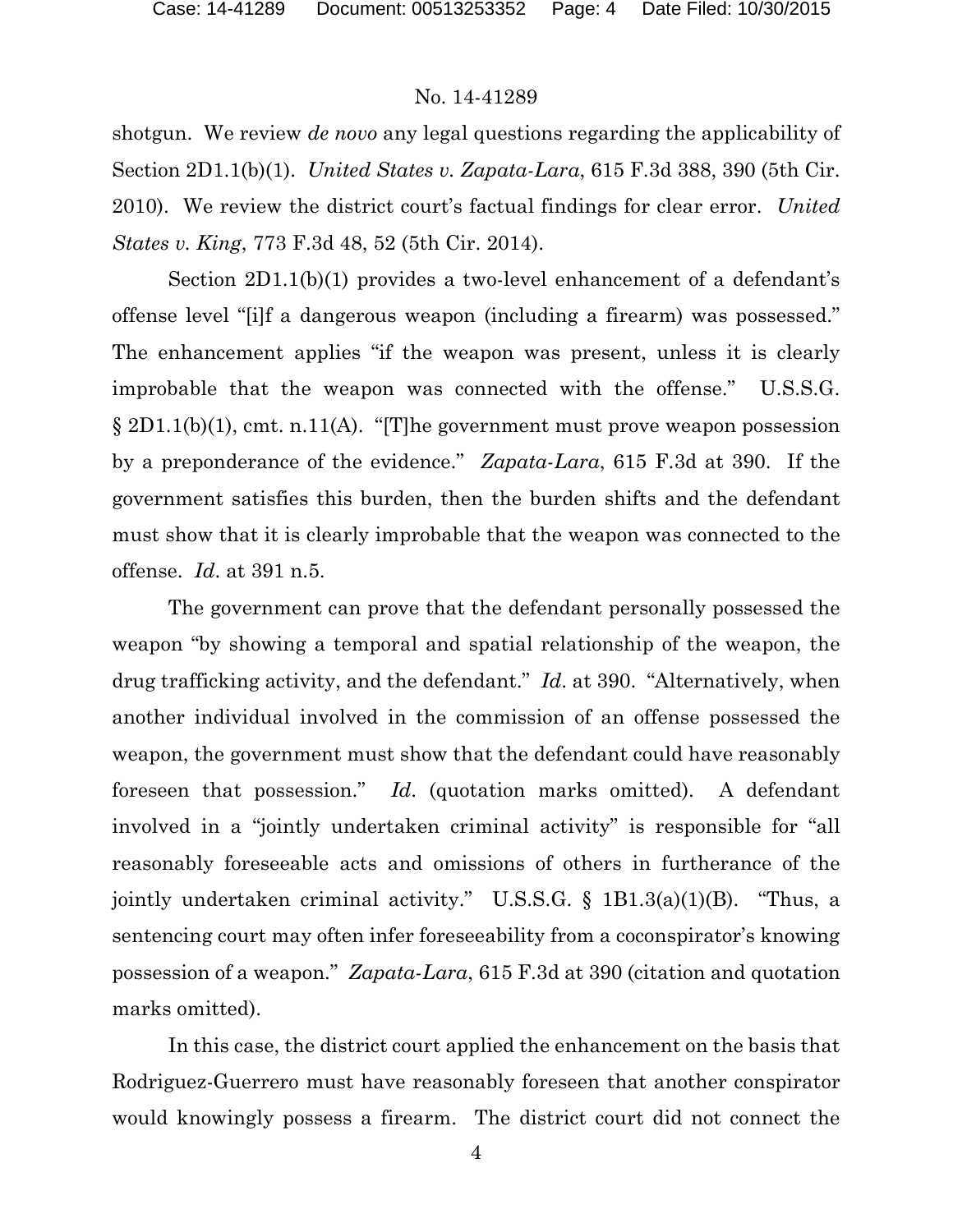shotgun to any particular conspirator, nor does the record provide such evidence. Rodriguez-Guerrero's primary argument is that the failure to link the shotgun to a specific conspirator precludes the application of the sentencing enhancement. For this proposition, Rodriguez-Guerrero relies almost exclusively on our decision in *Zapata-Lara.*

In *Zapata-Lara*, the defendant brokered a drug deal that took place in the driveway of the seller's residence, which was owned by his mother. *Id*. at 389 & n.1. Law enforcement officers later found a loaded handgun in the garage inside a small refrigerator that was 15 feet from where the drug deal took place. *Id*. The district court applied the Section 2D1.1(b)(1) enhancement on the grounds that a gun is a "tool of the trade" and it was "clearly established by precedent" that "a gun would be present" at a drug deal. *Id*.

We interpreted the district court's explanation to "suggest a finding of foreseeability . . . but the court never connected the handgun to any particular co-participant." *Id*. at 390. We stated that the relatively short distance between the transaction and the weapon might support "spatial connection," but the fact that the weapon was not discovered until a subsequent search made the "temporal connection" uncertain. *Id*. at 391. We remanded so that the district court could sentence the defendant again and articulate a rationale with supporting findings should the same enhancement be applied. *Id.*

Unlike *Zapata-Lara*, the district court here made detailed findings explaining the necessary connections. We conclude that the facts identified by the court plausibly establish a temporal and spatial relationship between the weapon, the drug trafficking activity, and Rodriguez-Guerrero or a coconspirator. When a district court's factual findings are plausible in light of the record as a whole, they will be upheld. *King*, 773 F.3d at 52.

First, it is undisputed that the house where the shotgun was found was a stash house used to package and transport bundles of marijuana. It was a